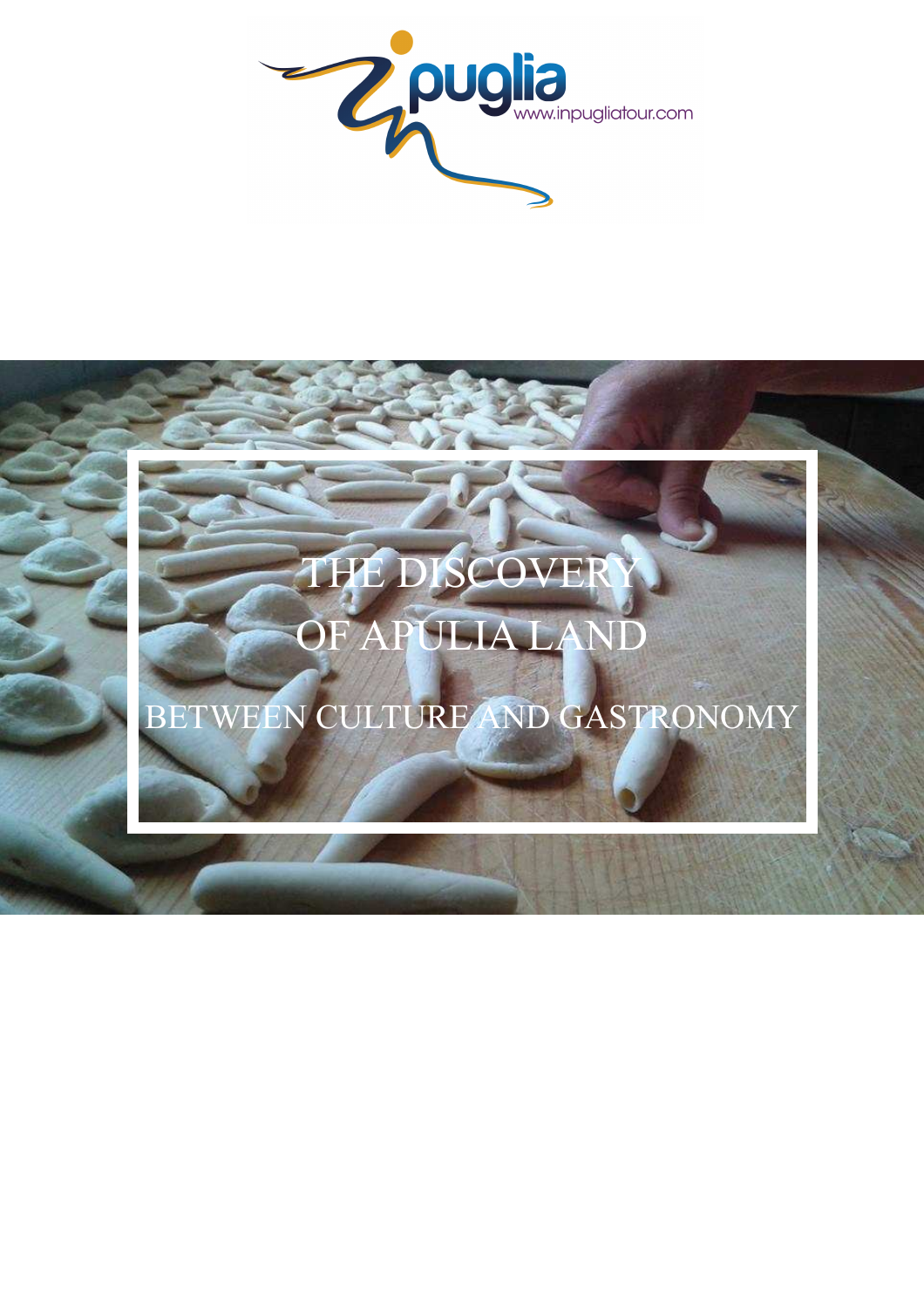Puglia, Puglia, treasure chest of stories to discover,among the remains of a story that tells of myths, legendary figures and extraordinary figures lives who loved this land. Puglia magic, restless, wild. Puglia, the land of castles and ancient villages, artists and artisans, musicians and comedians. Puglia to discover, to live, not to be forgotten.

**Contract Contract Contract Contract** 

**InPugliatour organizes a 7-day tour among the most beautiful cities of Apulia. We will guide you through castles and monuments. We will take you into the exciting discovery stories and traditions, tastes and sounds.** 

#### **Day 1 - WELCOME TO APULIA!**

**Reception in the afternoon with accommodation and dinner at the hotel and evening at leisure** 



# **Day 2 - FROM THE KITCHEN TO THE WHITE CITY**

**Breakfast at the hotel and moving at a farm for the first cooking lesson. The course includes the preparation of " bruschetta with cheese, cherry tomatoes and rocket salad and the preparation of "mashed beans "with all the trimmings.** 

**Lunch will be in the farm, where guests will taste the dishes they prepared.** 

**In the afternoon we will move to Ostuni, the White City. Guided tour of the old town, featuring the white houses after which Ostuni has been named The White City.** 

**Tour and tasting at an oil mill and museum. Return to hotel and dinner.**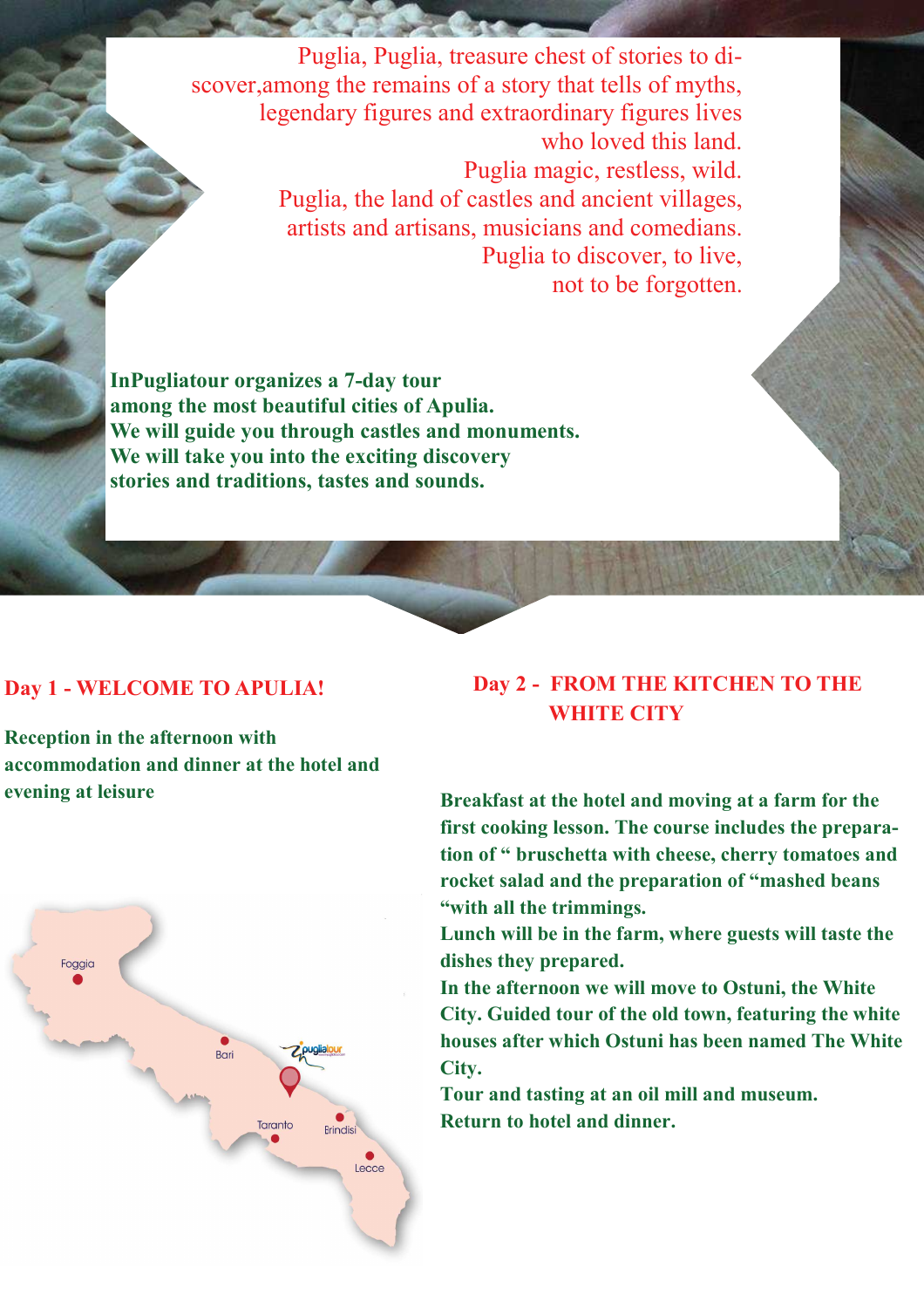# **Day 3 – FROM BAROQUE TO TRULLI**

**Breakfast at the hotel and moving to Martina Franca, known for its baroque architecture and Capital the Festival of Valle d'Itria. After seeing the Old Town we move in the countryside for Martina visit an agricultural farm adopting systems organic farming and breeding of cows Podolica The lunch will take place on a farm with products** 

**In the afternoon transfer to Alberobello, Capital trulli and UNESCO site.** 

**Return to hotel and dinner.** 

**THIRIRIRIRIRIRIRI** 

**MARK (HARRISKETT)** 

**Farm.** 



### **Day 4 – FROM THE KITCHEN TO CISTER- NINO**

**Breakfast at the hotel and moving at a farm for the second cooking class. The course includes the preparation of the lamb to with potatoes and rabbit with vegetables. Lunch will be in the farm, where guests taste the dishes they prepared. In the afternoon we will move in Cisternino who received over the years various tourist awards. Afterwards, a visit at a winery with the production process and tasting. Return to hotel and dinner.**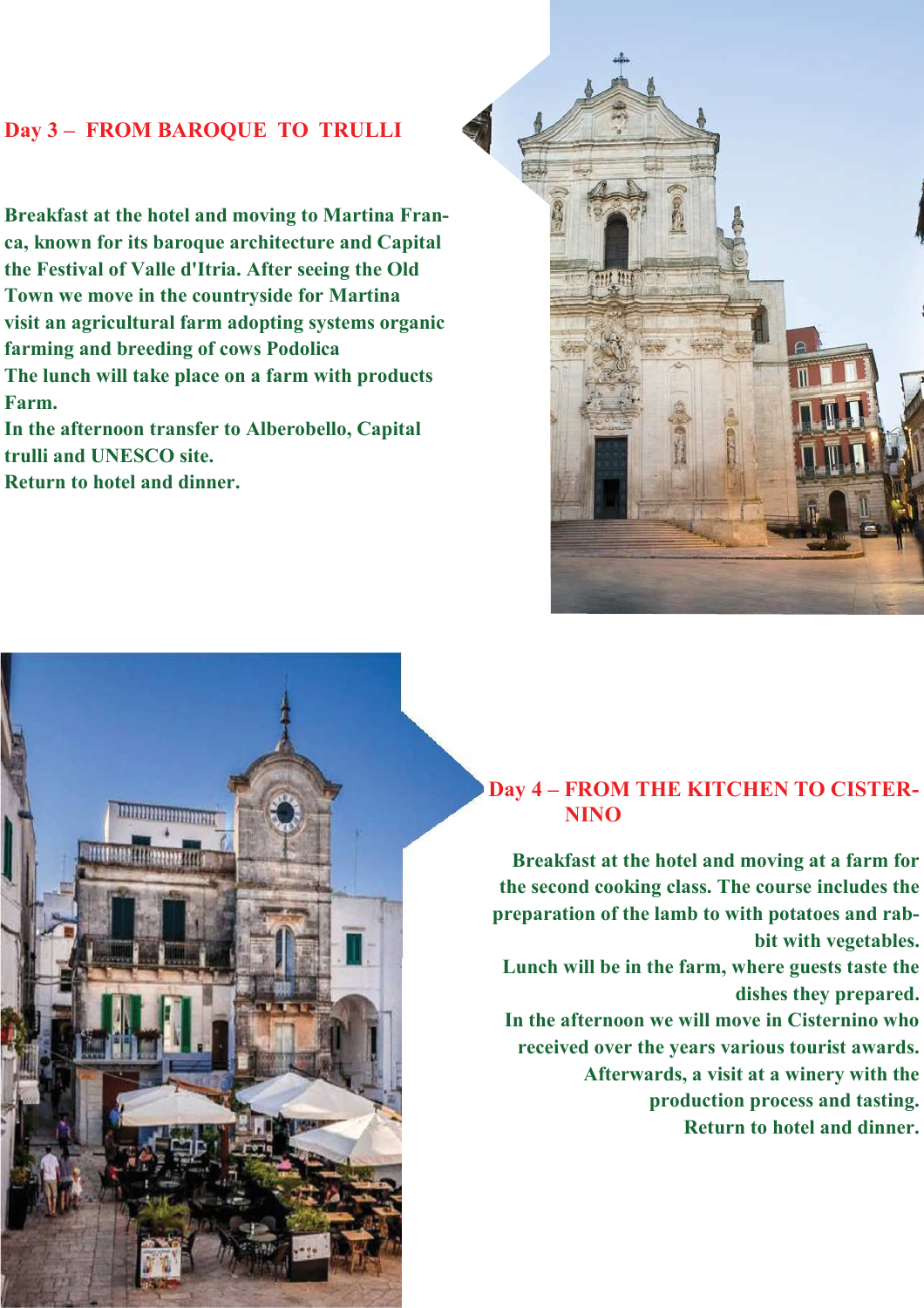### **Day 5 - BETWEEN THE CAVES AND SEA**

**Breakfast at the hotel and moving to visit the Caves of Castellana of unique across Italy and famous for the " white cave " . Then visit and tasting at a cheese factory, with a live show of cheese making. Lunch at leisure** 

**In the afternoon visit we will move in Polignano a Mare, the city of Domenico Modugno (Italian singer known for "Volare"), a beautiful seaside village with stunning cliffs that fall into the sea. The dinner will take place at a local restaurant the historical center of Cisternino. Return to hotel** 





# **Day 6 - FROM THE KITCHEN TO " CUMMERSE OF LOCOROTONDO "**

**Breakfast at the hotel and moving at a farm for the third cooking class. The course includes the preparation the "orecchiette" (pasta) with meatballs. Preparation of meatballs and orecchiette with sauce of veal or vegetables (turnip tops). Lunch will be in the farm, where guests taste the dishes they prepared. In the afternoon we travel to Locorotondo famous for its historic center with roofs " Cummerse ". Return to hotel and dinner. Evening at leisure** 

 **Giorno Day 7 – FAREWELL** 

**Prima Breakfast. farewell and departure**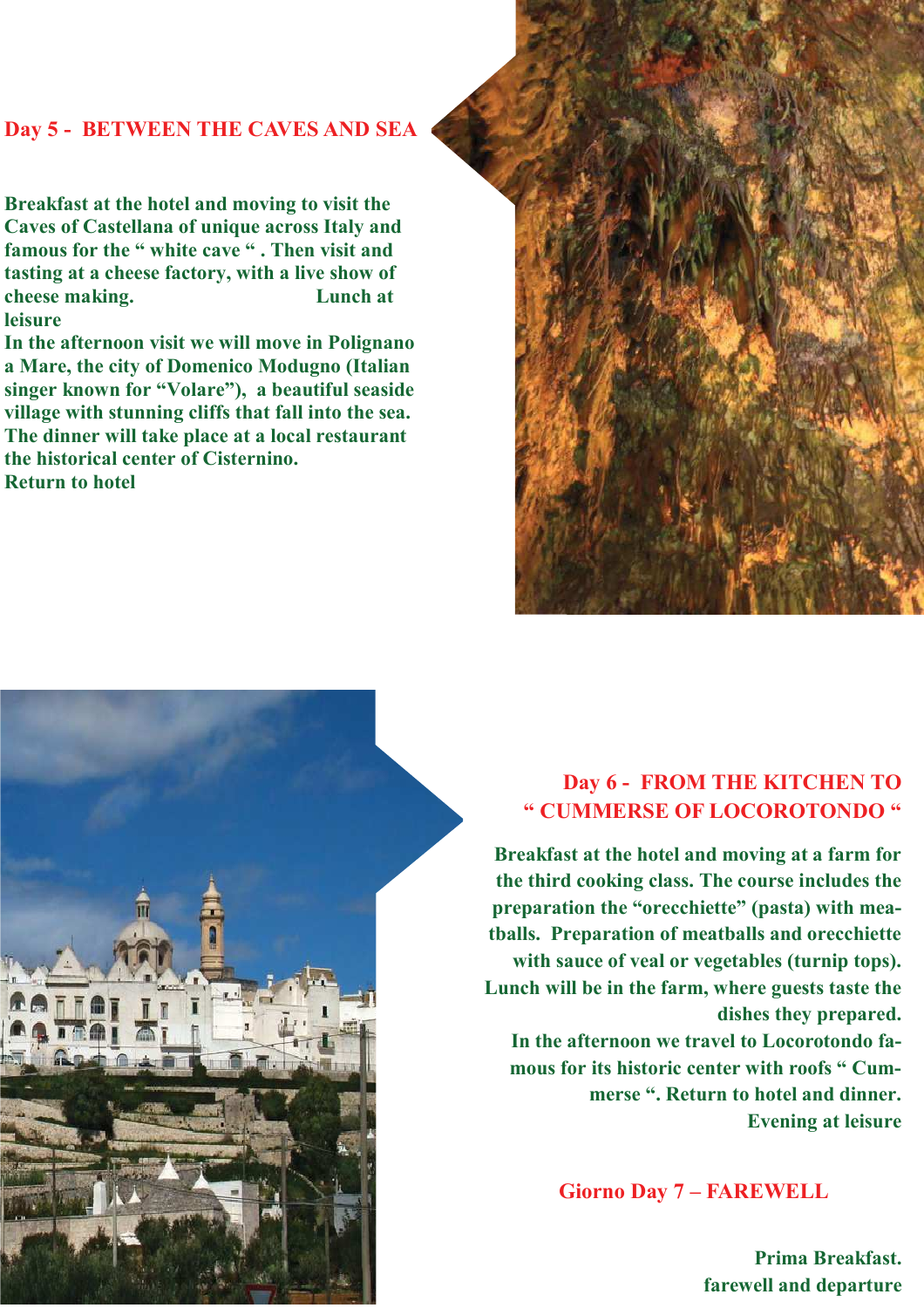| 1.Giorno                                              | <b>Bus GT</b> | Arrival and accomodation in hotel<br>Dinner in hotel and evening at leisure                                                                                                                                                                                                                                                                                                                                                                                                                                                            | Dinner<br>Overnight                              |
|-------------------------------------------------------|---------------|----------------------------------------------------------------------------------------------------------------------------------------------------------------------------------------------------------------------------------------------------------------------------------------------------------------------------------------------------------------------------------------------------------------------------------------------------------------------------------------------------------------------------------------|--------------------------------------------------|
| 2. Giorno<br>Ostuni                                   | <b>Bus GT</b> | Breakfast in hotel<br>$\bullet$<br>Movin at a farm fort he first cooking lesson. The course inclu-<br>des the preparation of " bruschetta " with cheese, cherry toma-<br>toes and rocket salad and the preparation of " mashed beans "<br>with all the trimming. Lunch will be in the farm, where guest<br>will taste the dishes they prepared.<br>In the afternoon we will move to Ostuni, the white city. Guided<br>tour oft he old town. Tour and tasting at an oil mill and muse-<br>um.<br>Dinner in hotel and evening at leisure | <b>Breakfast</b><br>Lunch<br>Dinner<br>Overnight |
| 3. Giorno<br><b>Martina Franca</b><br>Alberobello     | <b>Bus GT</b> | <b>Breakfast in hotel</b><br>$\bullet$<br>Moving to Martina franca, know for ist baroque architecture<br>and capital the Festival of Valle d' Itria. After seeing the old<br>Towm we move in the countryside for Martina, visit an agricul-<br>tural farm adopting systems organic farming and breeding of<br>cows Podolica.<br>The lunch will take place on a farm with products Farm<br>In tha afternoon transfer to Alberobello, Capital Trulli and<br>Unesco site. Return to hotel and dinner.<br>Evening at leisure               | <b>Breakfast</b><br>Lunch<br>Dinner<br>Overnight |
| 4. Giorno<br>Cisternino                               | <b>Bus GT</b> | Breakfast in hotel<br>Moving at a farm for the second cookink class. The course inc-<br>ludes the preparation oft he lamb to with potatoes and rabbit<br>with vegetables. Lunch will be in the farm, where guest taste<br>the dishes they prepared.<br>In the afternoon will move to Cisternino and visit a winery with<br>production process and tasting<br>Return to Hotel and dinner<br>Evening at leisure                                                                                                                          | <b>Breakfast</b><br>Lunch<br>Dinner<br>Overnight |
| 5. Giorno<br>Grotte di Castellana<br>Polignano a Mare | <b>Bus GT</b> | <b>Breakfast in Hotel</b><br>Moving to visit the Caves of Castellana. Then visit and tasting<br>at a cheese factory, with a live show of cheese making. Lunch<br>at leisure In the afternoon visit we vill in Polignano a Mare. The<br>dinner will take place at a local restaurant historical center of<br>Cisternino. Return to Hotel.                                                                                                                                                                                               | <b>Breakfast</b><br><b>Dinner</b><br>Overnight   |
| 6. Giorno                                             | <b>Bus GT</b> | <b>Breakfast in Hotel</b><br>Moving at a farm fort he third cooking class. The course inclu-<br>des the preparation the (orecchiette) with meatballs. Or vege-<br>tables<br>Lunch will be in the farm, where guests taste the dishes they<br>prepared.<br>In the afternoon we travel to Locorotondo.<br>Return to hotel and dinner.<br>Evening at leisure                                                                                                                                                                              | <b>Breakfast</b><br>Lunch<br>Dinner<br>Overnight |
| 7. Giorno                                             | <b>Bus GT</b> | Breakfast.<br>farewell and departure                                                                                                                                                                                                                                                                                                                                                                                                                                                                                                   | <b>Breakfast</b>                                 |